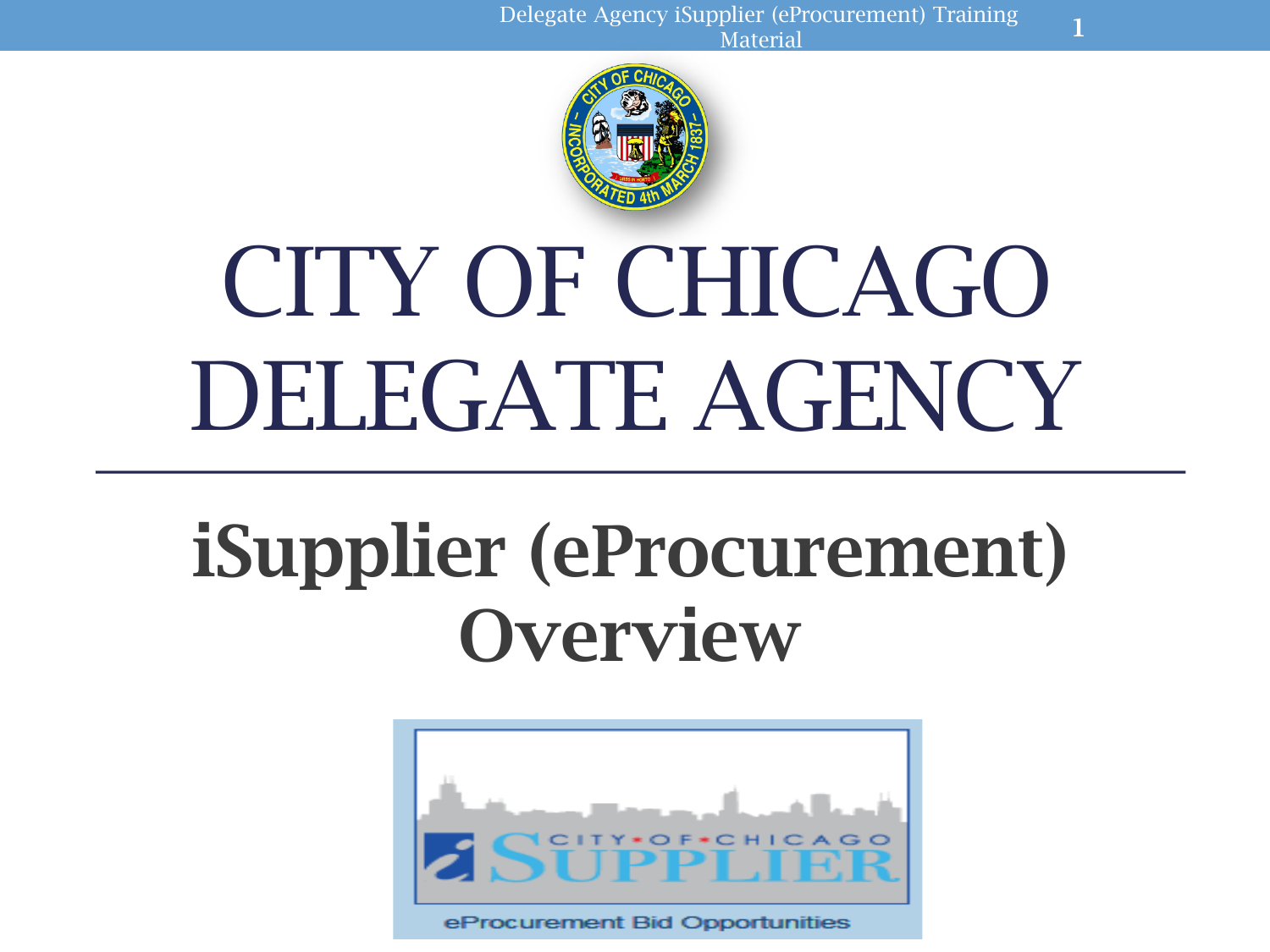## Agenda

### Welcome and Introduction

### Overview of iSupplier (eProc)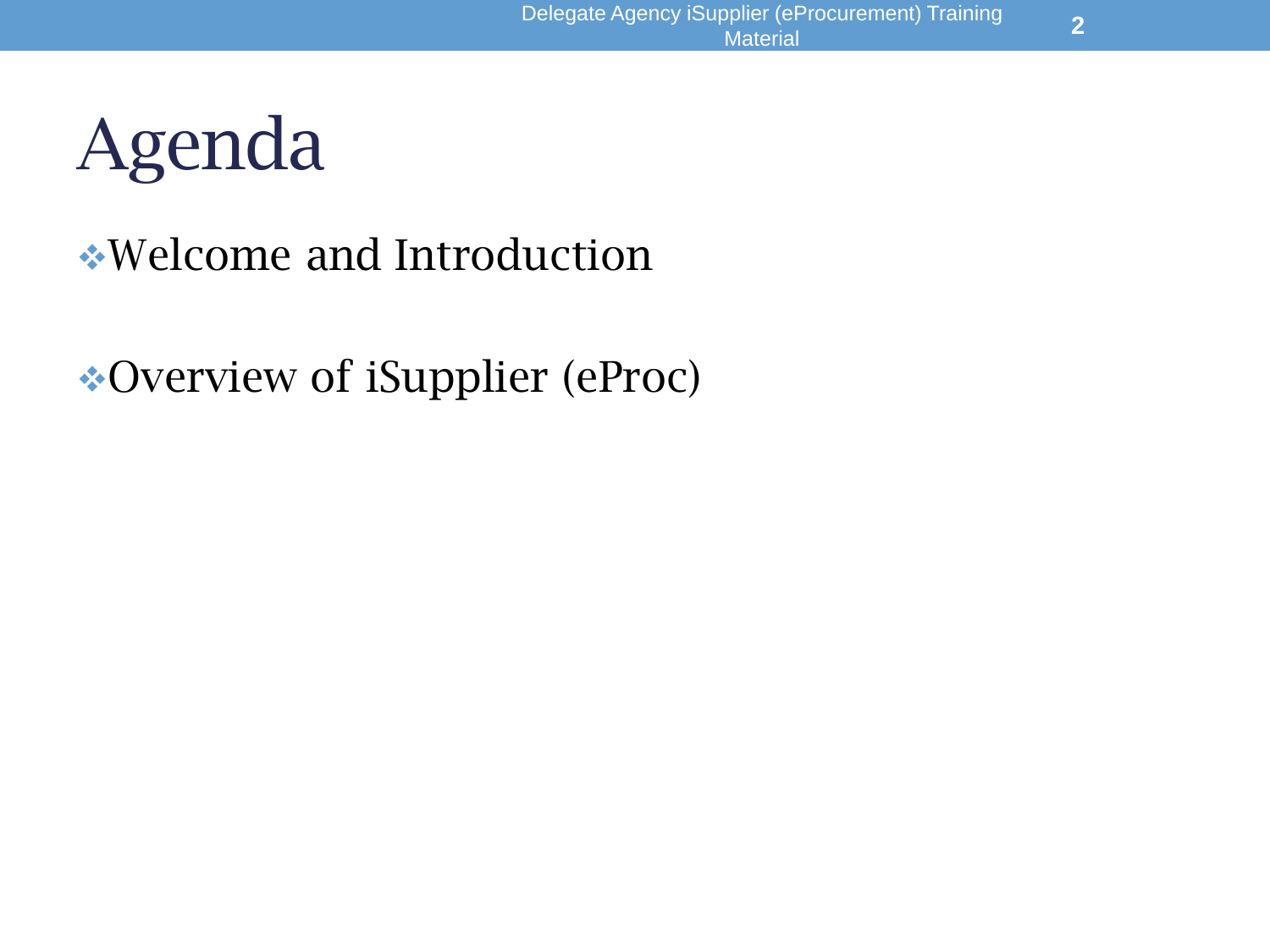## What is iSupplier (eProcurement)?

- Real-Time Online Purchasing System with Data Export
- **Required** for Doing Business with City of Chicago
- Full Service System Allows Agencies to:

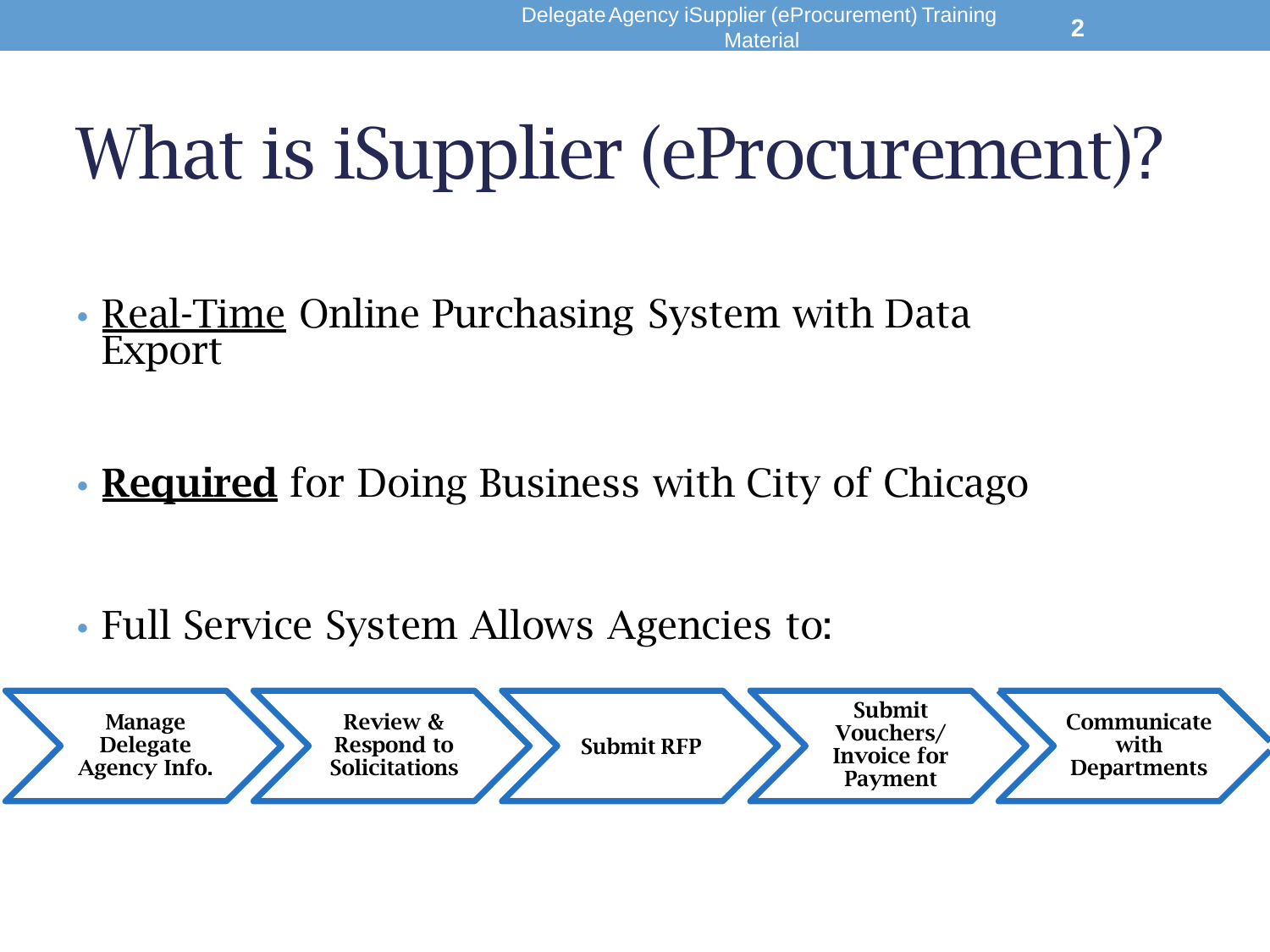## General Functions and Roles

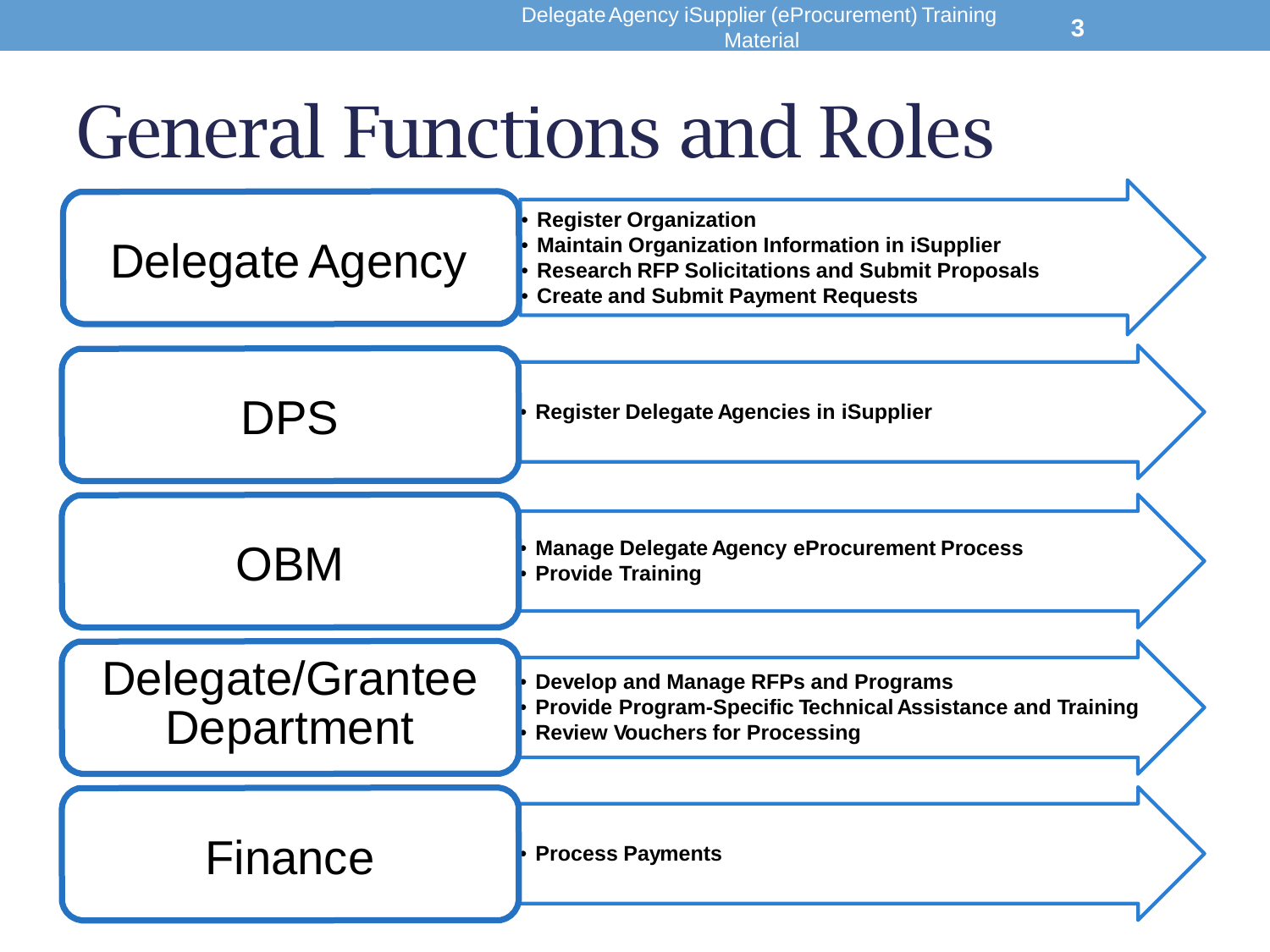## iSupplier Site

### **Registration Finding and Responding to RFP's Training Information and Alerts**

### HTTP://WWW.CITYOFCHICAGO.ORG/EPROCUREMENT

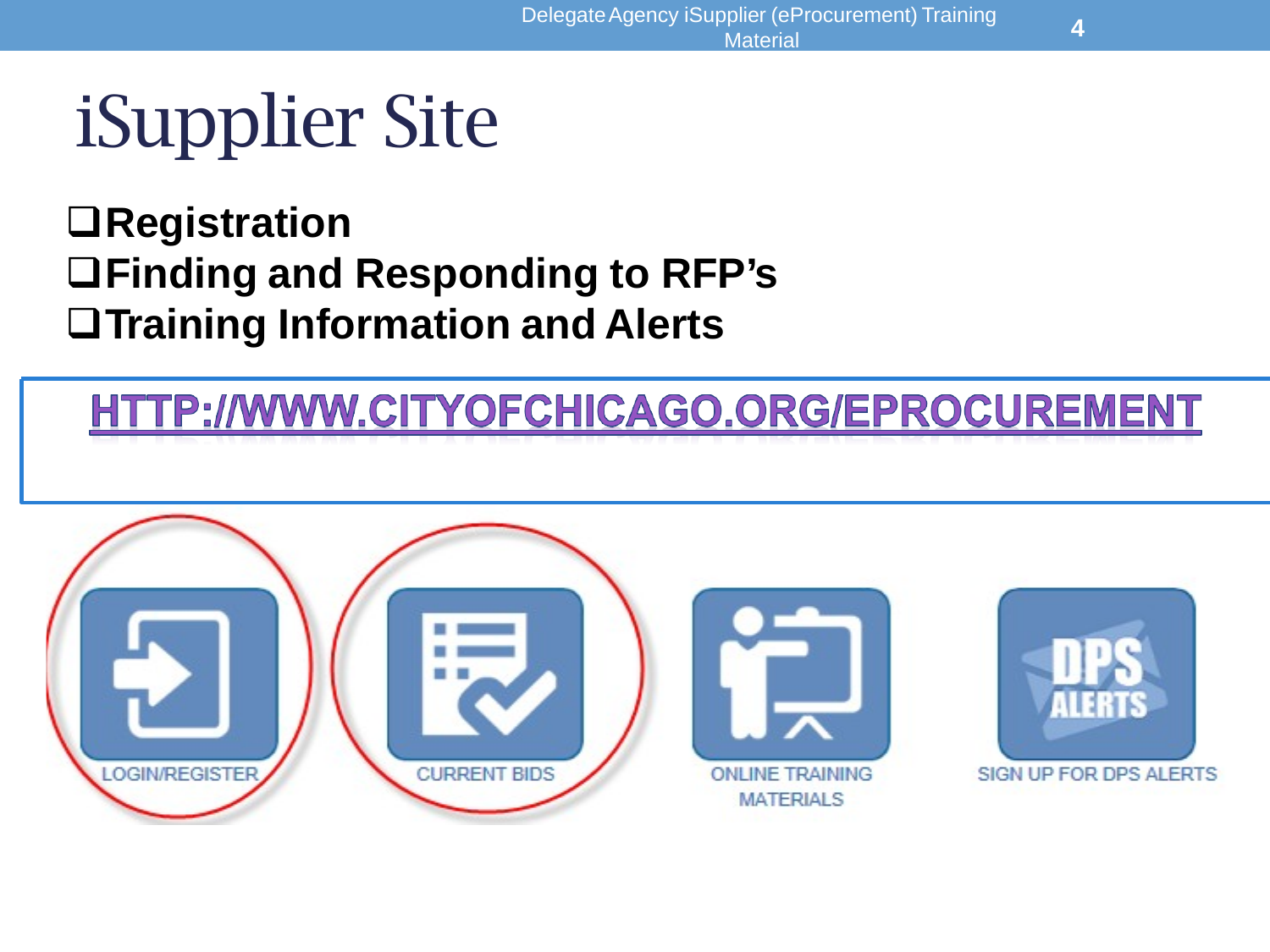## Registration and Requirements

### All vendors must have:

- Federal Employer Identification Number (FEIN)
- IRS W9 for registration and confirmation of vendor business information.
- Vendor Names MUST MATCH Articles of Incorporation

**New Delegates /Grantee** *and* **Existing Delegate Agencies**

[https://www.chicago.gov/city/en/depts/dps/isupplier/login](https://www.chicago.gov/city/en/depts/dps/isupplier/login-register.html)register.html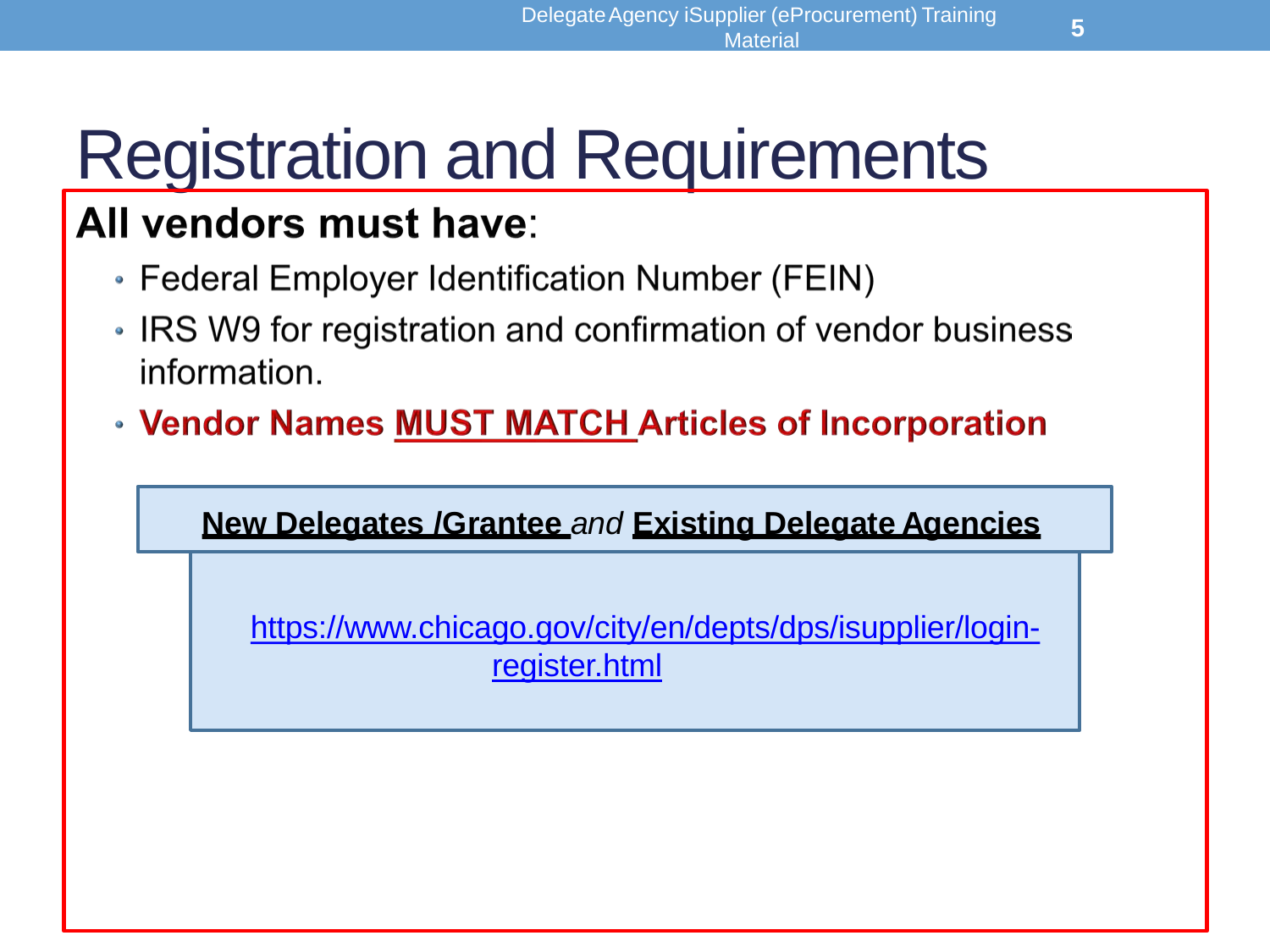## Login

### • Self Management – Password Resets



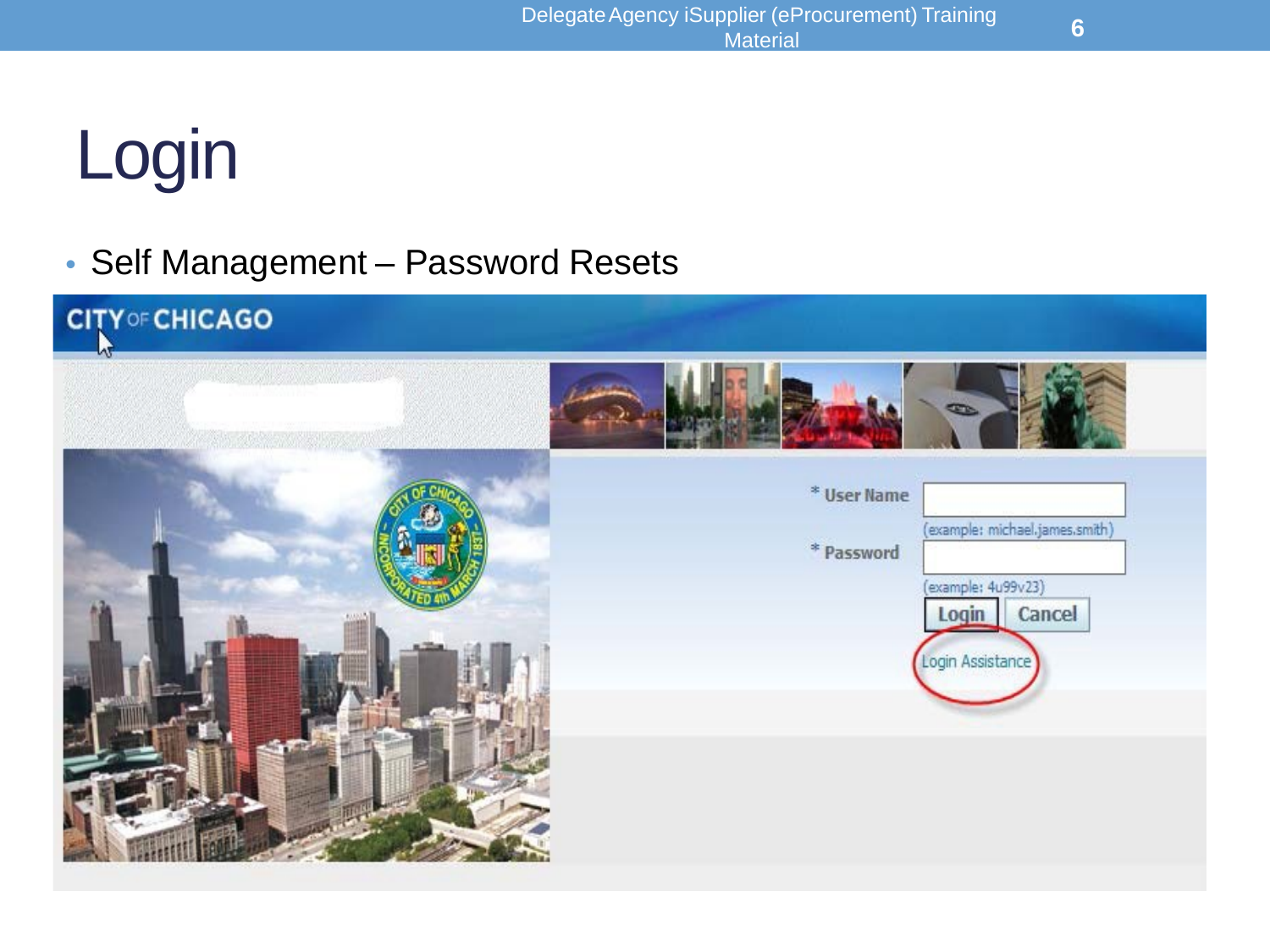## iSupplier Homepage

#### **Main Menu:**

- **1** Manage Administration
- Invoice Creation
	- Contracts
	- View Payments and Create Vouchers
- **2** Respond to RFP

#### **Worklist:**

- Online Messaging
- Addendum Updates/Notification

| <b>CITY OF CHICAGO</b> | <b>E-Business Suite: SAPPHIRE</b> |    |                           |
|------------------------|-----------------------------------|----|---------------------------|
| interprise Search All  | $\vee$                            | Go | Search Results Display Pr |
|                        |                                   |    |                           |

#### **Dracle Applications Home Page**

| <b>Personalize</b>                                                                                         | <b>Worklist</b>                                                                                                                                        |             |                |             | <b>Full List</b> |
|------------------------------------------------------------------------------------------------------------|--------------------------------------------------------------------------------------------------------------------------------------------------------|-------------|----------------|-------------|------------------|
| <b>El City of Chicago Supplier Portal with</b>                                                             | <b>From</b>                                                                                                                                            | <b>Type</b> | <b>Subject</b> | <b>Sent</b> | Due              |
| 1<br><b>Invoice Creation</b>                                                                               | There are no notifications in this view.                                                                                                               |             |                |             |                  |
| Home Page<br><b>El City of Chicago Online Bidding</b><br>$\Box$ Sourcing<br>Sourcing Home Page<br>Worklist | TIP Vacation Rules - Redirect or auto-respond to notifications.<br>TIP Worklist Access - Specify which users can view and act upon your notifications. |             |                |             |                  |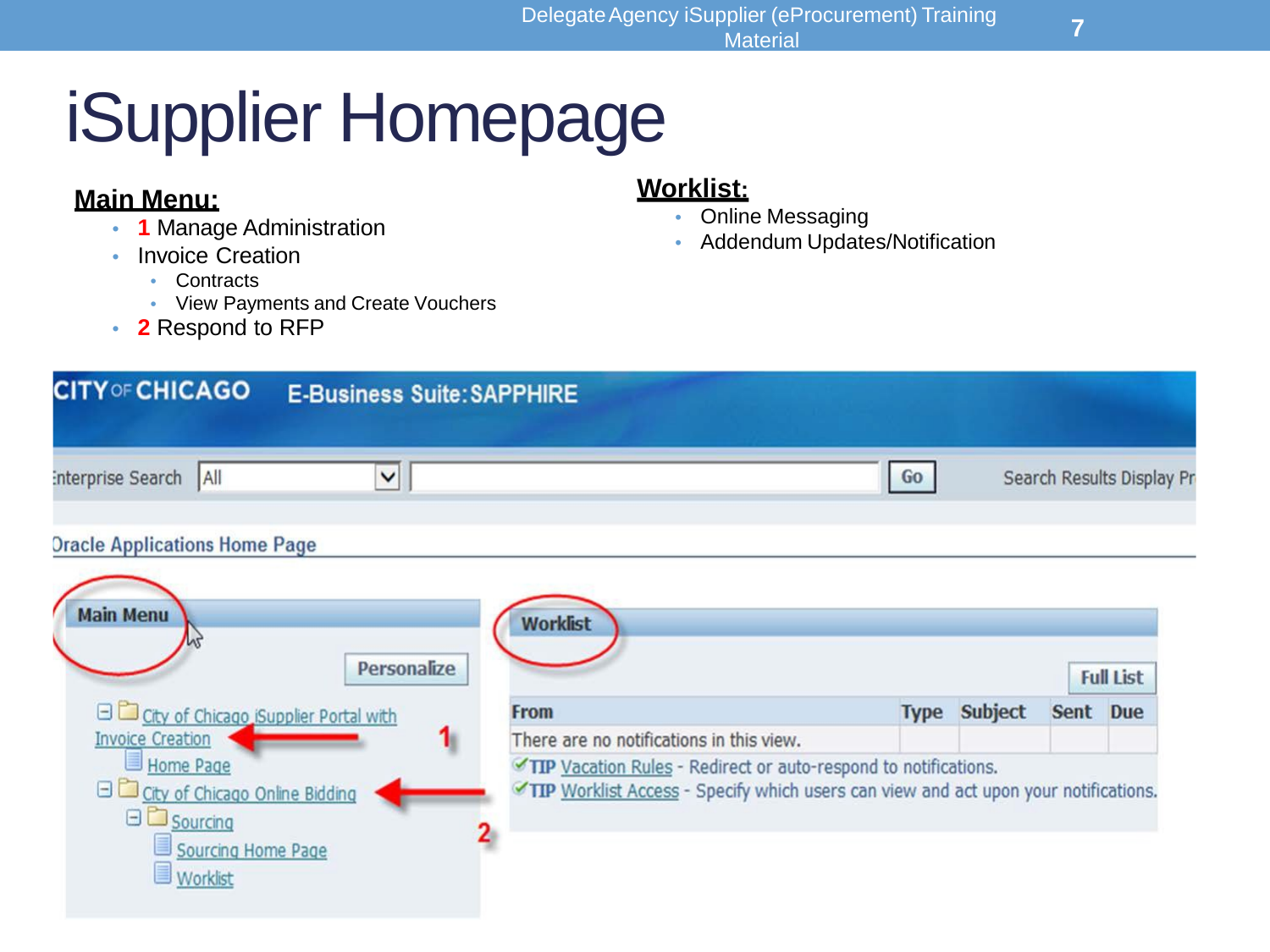### iSupplier Portal

- **Home**: Main Menu
- **Orders**: All History of Approved Contracts and Releases (Real-time)
- **Admin:** Agency Contact Information, Addresses, and Document Uploads
- **Finance:** View Vouchers, View Payments, and Create Invoices **(Real-time)**

| <b>CITY OF CHICAGO</b> iSupplier Portal           |                  |  |
|---------------------------------------------------|------------------|--|
| Orders Shipments<br>Admin<br>Finance<br>Home      |                  |  |
| Search PO Number<br>Go<br>$\overline{\mathbf{v}}$ |                  |  |
| E<br><b>Notifications</b>                         |                  |  |
| <b>Links</b>                                      | <b>Full List</b> |  |

*\*Actual Copies of Contract and Payment Information are Only Available for Items Initiated in iSupplier (eProcurement)*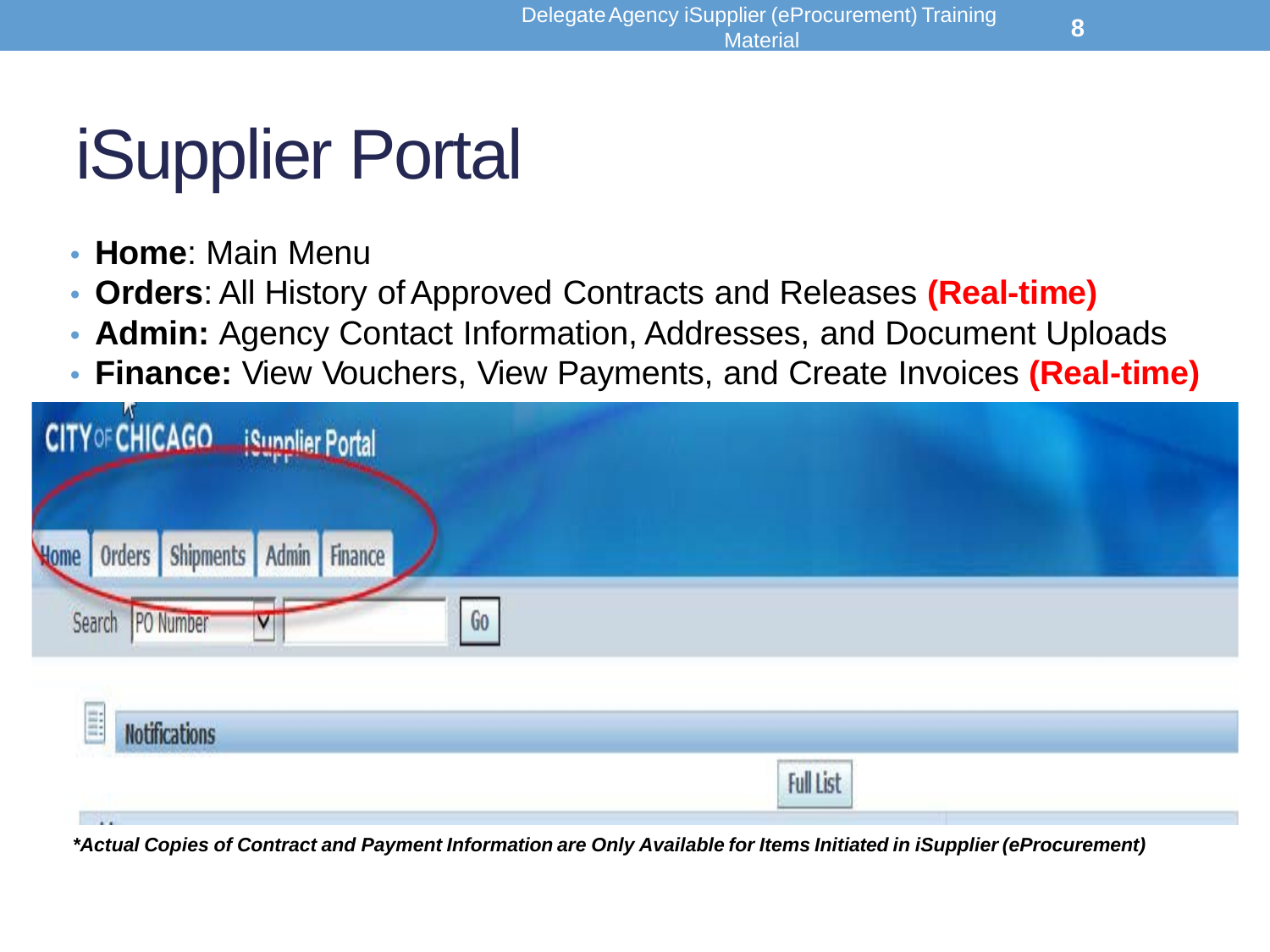### Admin Portal – General Information

| <b>CITY OF CHICAGO</b>                                                                                                                                      |                                                                                                | $\overline{\mathsf{n}}$ Navigator $\overline{\mathsf{m}}$ Favorites $\overline{\mathsf{m}}$ |               |                        | Home Logout Preferences     |              |                                           |                           |  |  |
|-------------------------------------------------------------------------------------------------------------------------------------------------------------|------------------------------------------------------------------------------------------------|---------------------------------------------------------------------------------------------|---------------|------------------------|-----------------------------|--------------|-------------------------------------------|---------------------------|--|--|
| Home  <br><b>Profile Management</b><br>General<br><b>Company Profile</b><br>Organization<br>$\circ$<br><b>Address Book</b><br>$\circ$<br>Contact<br>$\circ$ | Finance<br>Orders Shipments Admin<br>General<br>Parent Supplier Name<br>Parent Supplier Number | Organization Name Chicago Test Vendor<br>Supplier Number 1021758<br>Alias                   |               |                        | Country of Tax Registration |              | DUNS Number 1234567890<br>FEIN 12-4356789 |                           |  |  |
| Directory                                                                                                                                                   | <b>Attachments</b>                                                                             |                                                                                             |               |                        |                             |              |                                           |                           |  |  |
|                                                                                                                                                             | <b>Search</b>                                                                                  |                                                                                             |               |                        |                             |              |                                           |                           |  |  |
|                                                                                                                                                             | Note that the search is case insensitive<br>Go<br>Title<br>E Show More Search Options          |                                                                                             |               |                        |                             |              |                                           |                           |  |  |
|                                                                                                                                                             | Add Attachment                                                                                 |                                                                                             |               |                        |                             |              |                                           |                           |  |  |
|                                                                                                                                                             | Title                                                                                          | <b>Type Description</b>                                                                     | Category      | <b>Last Updated By</b> | <b>Last Updated</b>         | <b>Usage</b> | <b>Update Delete</b>                      | <b>Publish to Catalog</b> |  |  |
|                                                                                                                                                             | <b>Insurance Certification Expires 2018.09</b>                                                 | General Liability<br>File                                                                   | From Supplier |                        | 29-Sep-2017                 | One-Time     |                                           | 恳<br>Î                    |  |  |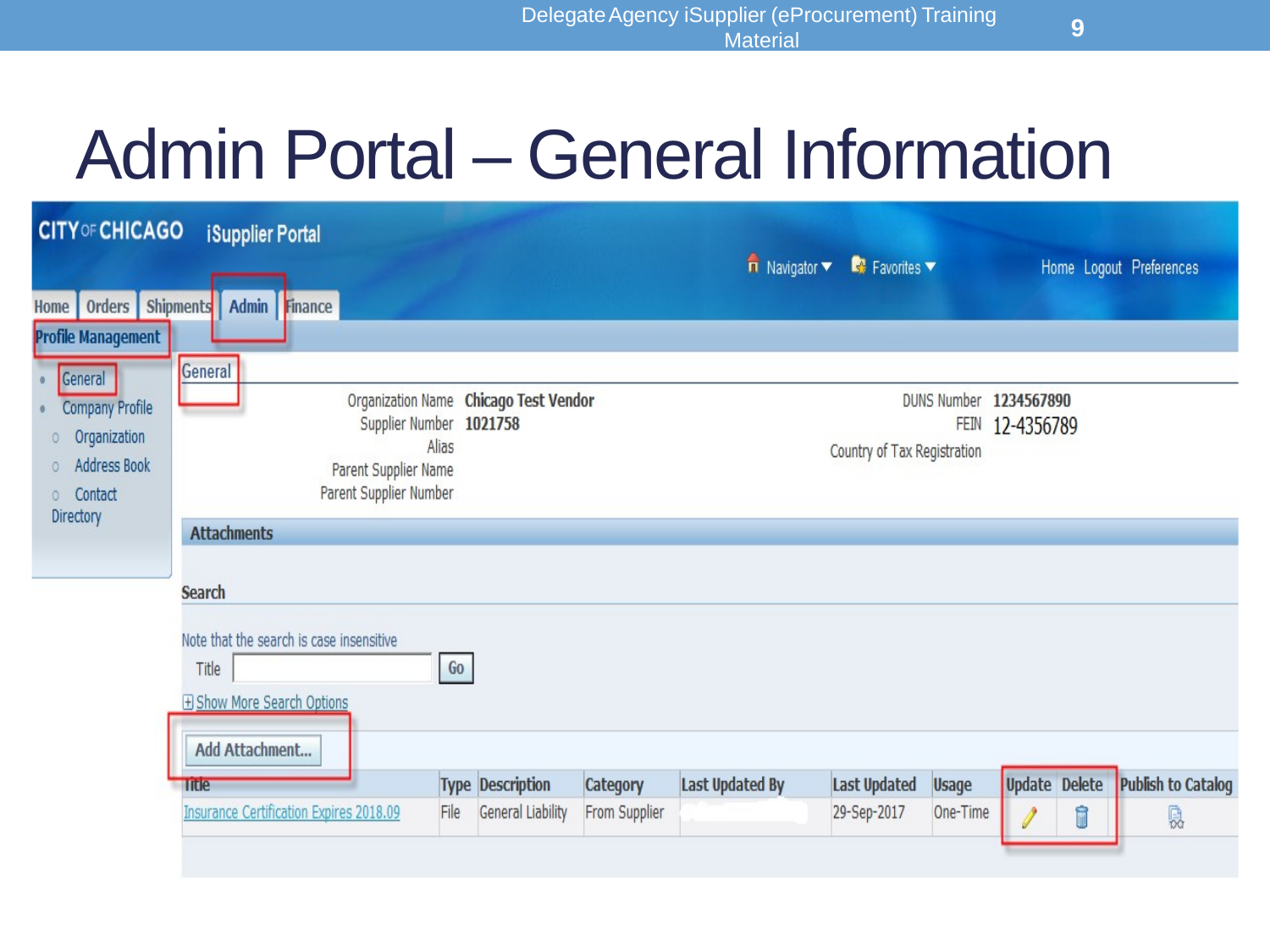### General Requirements

All Delegate Agencies are required to upload and maintain an active status for the following documents in the iSupplier portal:

> Articles of Incorporation  $\cdot$ Insurance  **• SAM Registration Status ❖ State Good Standing Letter Board of Directors** Financial Statements (updated annually) Cost Allocation Plan *(if indirect cost is included)*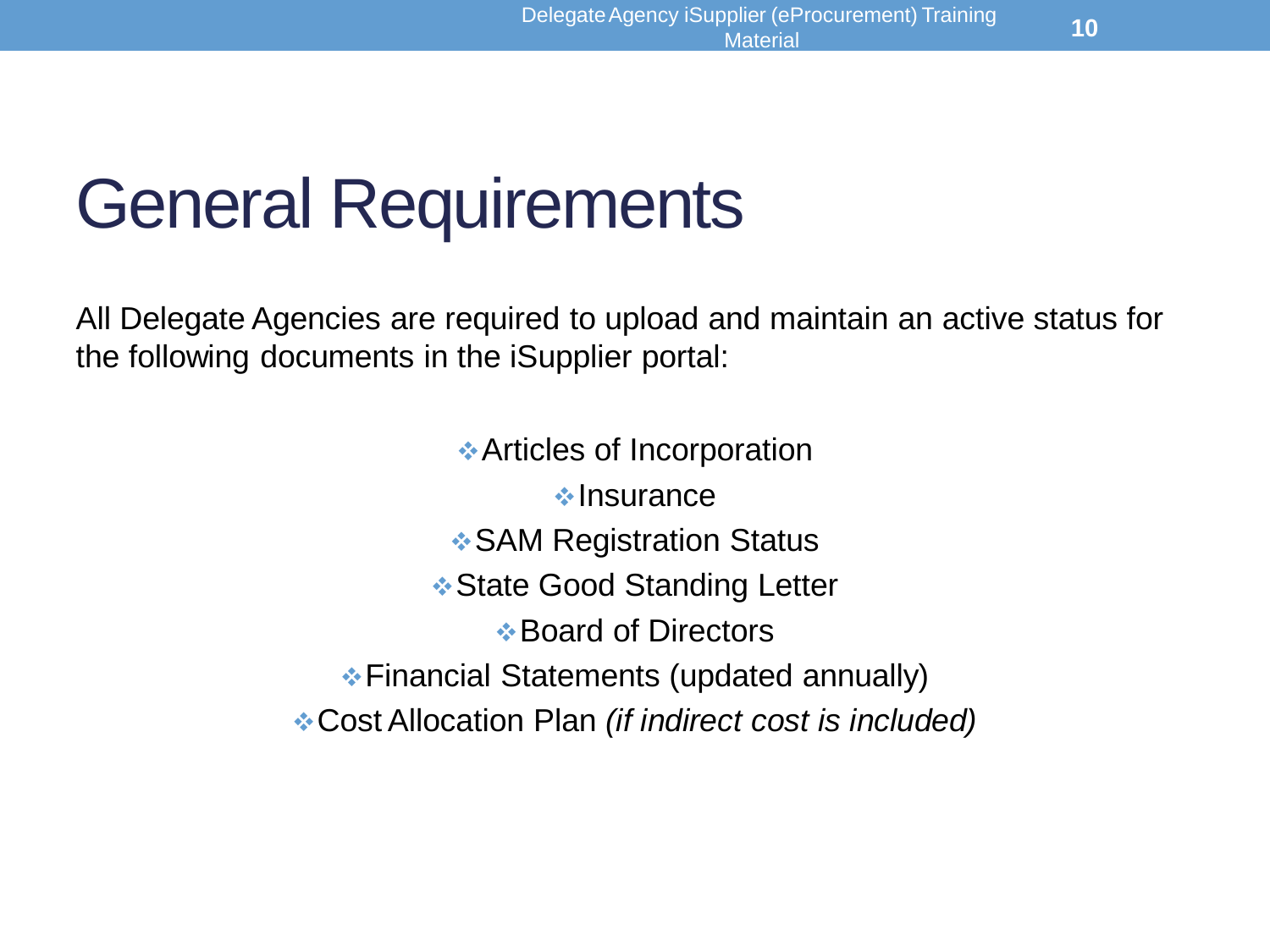### Admin Portal – Create User Accounts

| <b>CITY OF CHICAGO</b>                                                                                     | π                  | <b>iSupplier Portal</b>                   |                        |                     | n Navigator v <b>R</b> Favorites v |               |                               | Home Logout Preferences |   |
|------------------------------------------------------------------------------------------------------------|--------------------|-------------------------------------------|------------------------|---------------------|------------------------------------|---------------|-------------------------------|-------------------------|---|
| Orders<br>Home                                                                                             | Admin<br>Shipments | Finance                                   |                        |                     |                                    |               |                               |                         |   |
| <b>Profile Management</b>                                                                                  |                    |                                           |                        |                     |                                    |               |                               |                         |   |
| General                                                                                                    |                    | <b>Contact Directory: Active Contacts</b> |                        |                     |                                    |               |                               |                         |   |
| Company Profile                                                                                            | Create             |                                           |                        |                     |                                    |               |                               |                         |   |
| Organization<br>$\circ$                                                                                    |                    | <b>First Name Last Name</b>               | Supplier Name -        | <b>Phone Number</b> | Email                              | <b>Status</b> | User Account Addresses Update |                         |   |
| <b>Address Book</b><br>O.<br>Contact<br>$\Omega$<br><b>Directory</b><br><b>Business</b><br>Classifications |                    |                                           | <b>DEBORAH'S PLACE</b> |                     |                                    | Current       | v                             | ē                       |   |
|                                                                                                            |                    |                                           | DEBORAH'S PLACE        |                     |                                    | Current       |                               | ē                       | I |
|                                                                                                            |                    |                                           | DEBORAH'S PLACE        |                     |                                    | Current       |                               | Ē                       | I |
|                                                                                                            |                    |                                           | DEBORAH'S PLACE        |                     |                                    | Current       | v                             | Ā                       | V |
|                                                                                                            |                    |                                           | DEBORAH'S PLACE        |                     |                                    | Current       | v                             | 画                       |   |
|                                                                                                            | Graylen            | McClarn                                   | DEBORAH'S PLACE        | 312-744-0358        | grayeln.mcclarn@cityofchicago.org  | Current       | v                             | Ē                       |   |
|                                                                                                            |                    |                                           | DEBORAH'S PLACE        |                     |                                    | Current       | v                             | Ţ                       |   |
|                                                                                                            | Graylen            | McClarn                                   | <b>DEBORAH'S PLACE</b> |                     | Graylen.McClarn@cityofchicago.org  | Current       | v                             | 画                       |   |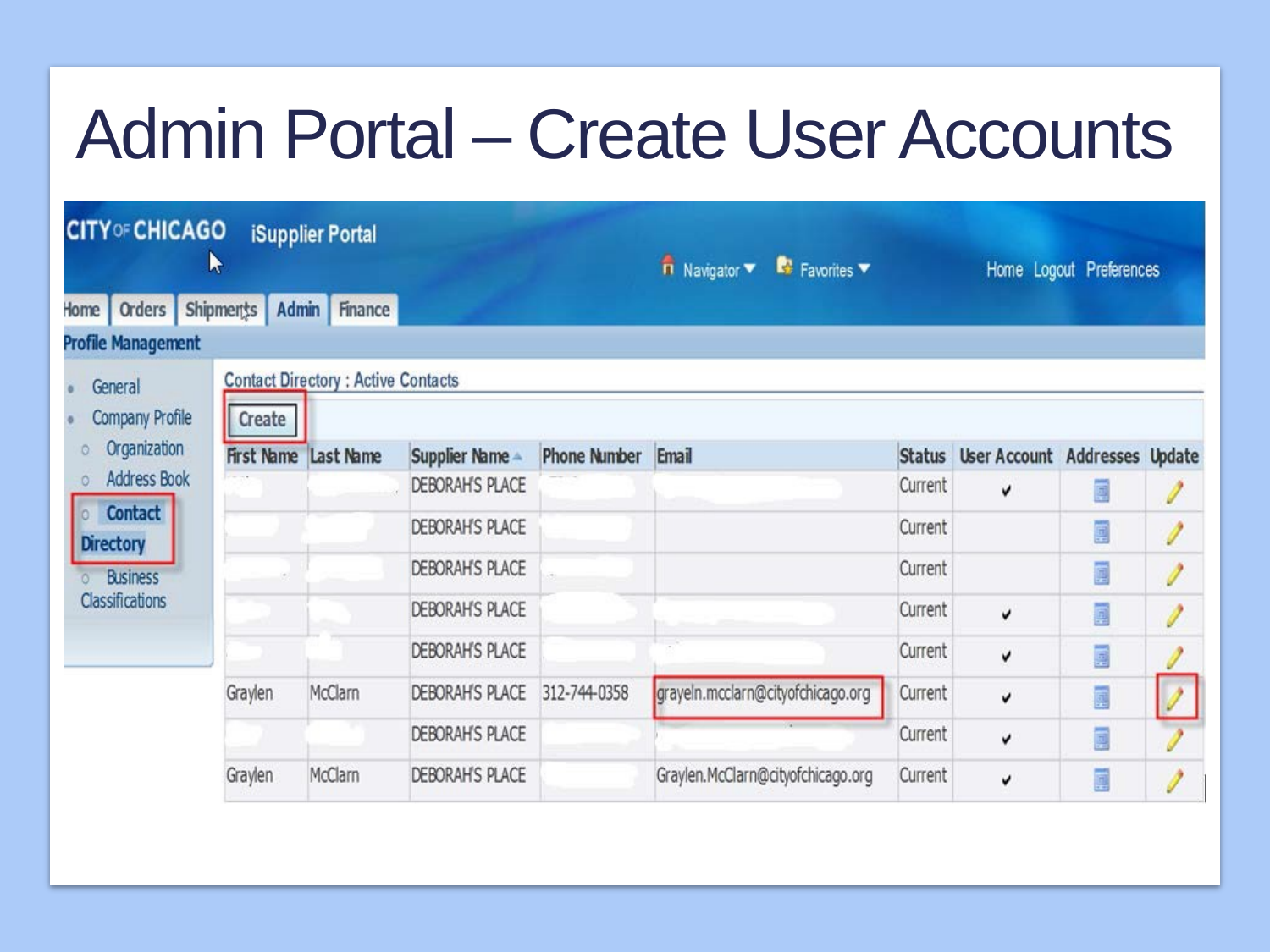### Admin Portal – Create User Accounts

| Indicates required field<br>≉.                                                                                                                                                                                            |                                                                                                              | <b>Cance</b><br><b>Apply</b>                                 |
|---------------------------------------------------------------------------------------------------------------------------------------------------------------------------------------------------------------------------|--------------------------------------------------------------------------------------------------------------|--------------------------------------------------------------|
| $\checkmark$<br><b>Contact Title</b>                                                                                                                                                                                      | * Phone Area Code 312                                                                                        |                                                              |
| <b>First Name</b><br>Graylen                                                                                                                                                                                              | * Phone Number                                                                                               | 555-5555                                                     |
| Middle Name<br>* Last Name   McClarn<br>Alternate Name<br>Job Title<br>Department<br><b>Email Address</b><br>graylen.mcclarn@cityofcl                                                                                     | <b>Phone Extension</b><br>Alternate Phone Area Code<br>Alternate Phone Number<br>Fax Area Code<br>Fax Number | Format: XXX-XXXX                                             |
| Url                                                                                                                                                                                                                       | <b>Inactive Date</b>                                                                                         | E                                                            |
| <b>User Account</b>                                                                                                                                                                                                       |                                                                                                              | (example: 26-Jun-2019 19:45:00)                              |
| Create User Account for this Contact V<br>* Supplier Name<br><b>DEBORAH'S PLACE</b><br>* Username Graylen2<br><b>User Notifications</b><br>□ Certification Reminders<br><b>Responsibilities</b><br>Select All Select None |                                                                                                              | Users Must Create a Unique Username for Each Account Created |
| Select Responsibility                                                                                                                                                                                                     | <b>Application</b>                                                                                           |                                                              |
| $\blacktriangledown$<br>City of Chicago Online Bidding                                                                                                                                                                    | Sourcing                                                                                                     |                                                              |
| $\blacktriangledown$<br>City of Chicago iSupplier Portal with Invoice Creation                                                                                                                                            | iSupplier Portal                                                                                             |                                                              |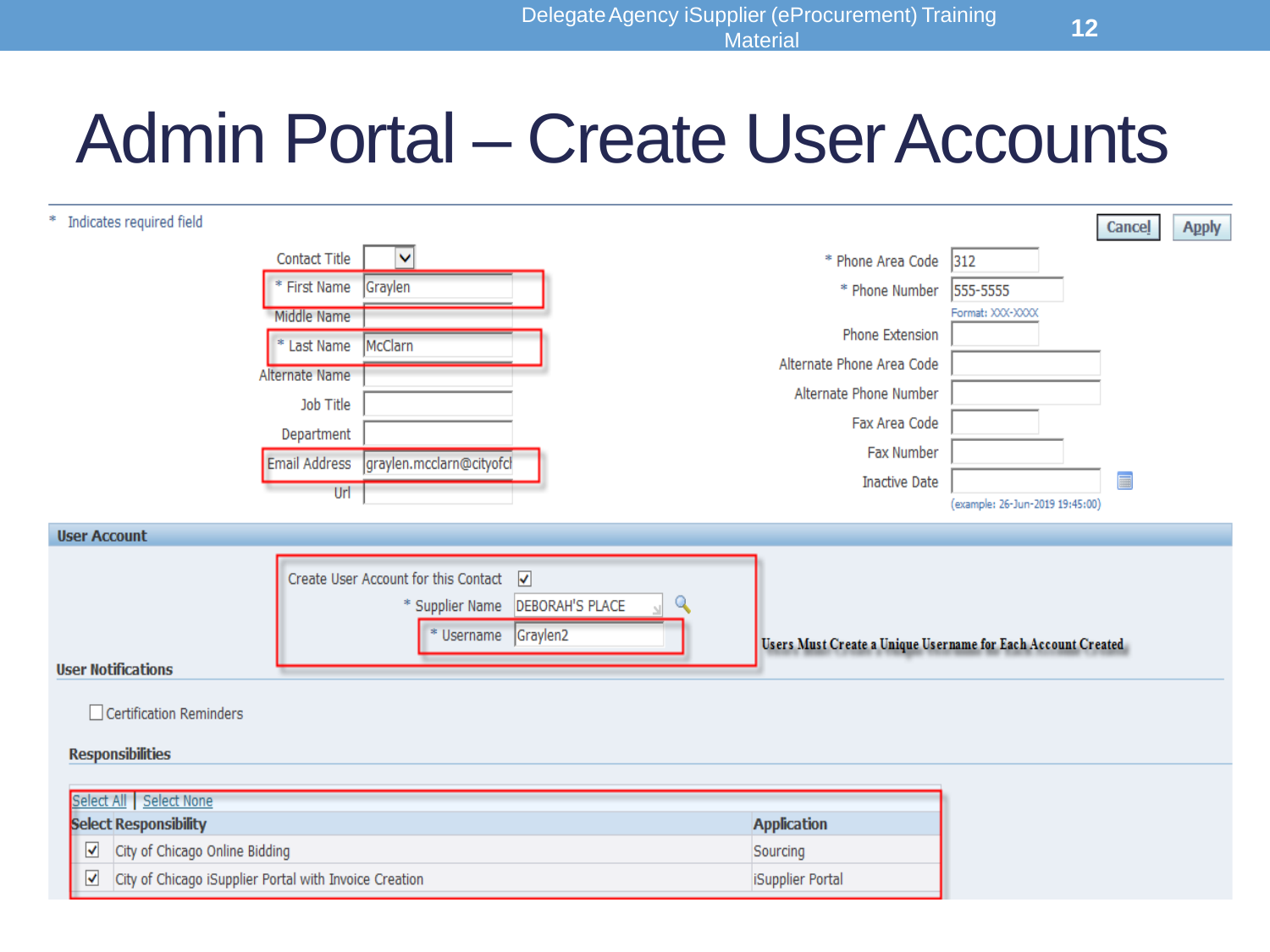## Helpful Reminders and Tips

- Administration of Organizational Information Maintain Updated and Accurate Information
- *Updating Agency Information and User Access –*
	- *Remember to Enter Email Address Before Granting Access to Organizational Users .*
	- *Assign Proper Responsibilities (Online bidding and/or Invoicing)*
- *When applying for one RFP with multiple components, a unique Username is required for each component, unless otherwise instructed by the City Department*
- *Deactivate Users when a person leaves the organization*
- *Create Internal Controls to Assign Proper Responsibilities*
- *Do Not Share Login Information and Passwords*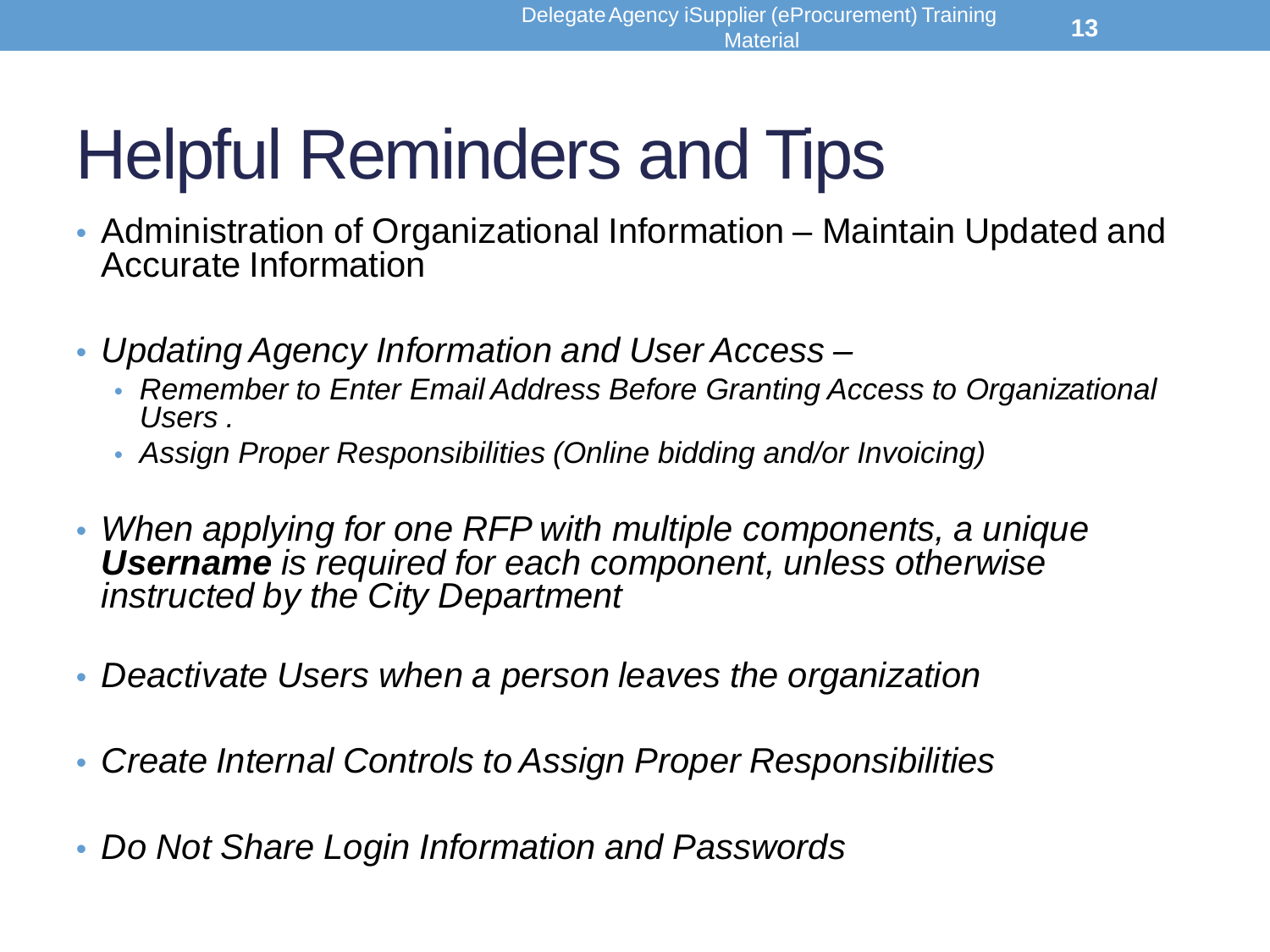## Helpful Reminders and Tips

- *Sent from City's Address: [WorkflowMailer@cityofchicago.org](mailto:WorkflowMailer@cityofchicago.org)*
- *If Users do not receive email, check spam, blocked emails, or contact your organization's IT person for assistance*
- *If issue is not resolved, contact [CustomerSupport@cityofchicago.org](mailto:CustomerSupport@cityofchicago.org)*
- *Do not delete attachments*
- *Name all attachments properly*
- *Review FAQ's for additional information*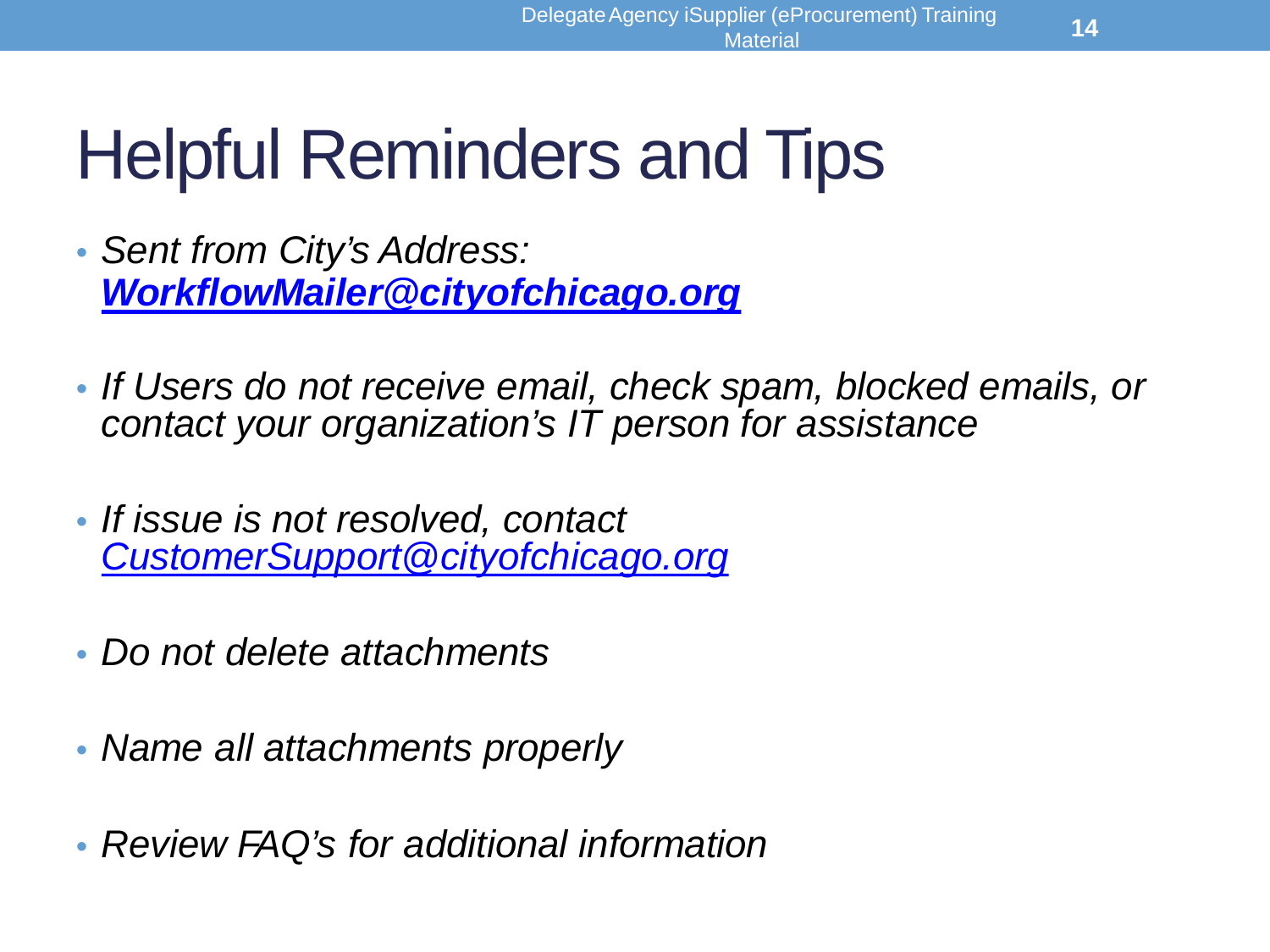### Who to Contact for Assistance

• **Questions on Registration:**

[CustomerSupport@cityofchicago.org](mailto:CustomerSupport@cityofchicago.org) or (312)744-4357

• **iSupplier Technical Assistance for Delegate Agencies:**

[CustomerSupport@cityofchicago.org](mailto:CustomerSupport@cityofchicago.org) or (312)744-4357

• **Training Materials (Documents and Videos):**  [https://www.cityofchicago.org/city/en/depts/dps/isupplier/online](https://www.cityofchicago.org/city/en/depts/dps/isupplier/online-training-materials.html)training-materials.html